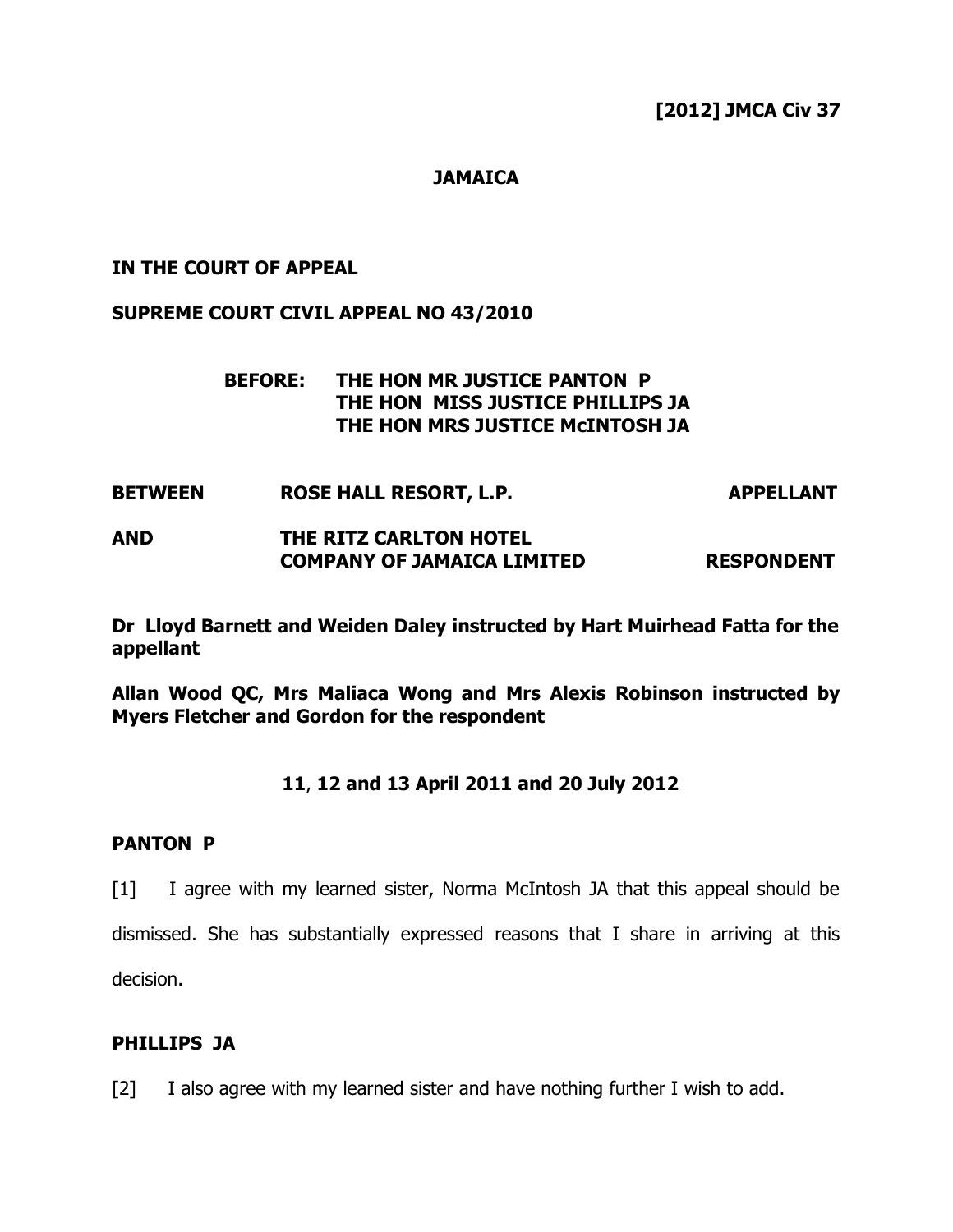#### **McINTOSH JA**

[3] A decision of Jones J delivered in the Supreme Court on 29 March 2010 has given rise to this appeal which was filed on 1 April 2010 with a total of 33 grounds, based on 20 challenges to the learned judge's findings of fact and law, contained in his written reasons for judgment. At its core is the appellant's claim to a right to recover, from the respondent, possession of its property known as Ritz Carlton Golf & Spa Resort and the adjacent golf course (hereafter referred to as the Resort), which is situated in Rose Hall, Jamaica. The respondent had come into possession of the Resort by virtue of an Operating Agreement (the Agreement) entered into by the parties on 6 July 1998 whereby the appellant permitted the respondent to operate and manage the Resort, for a fee, over an initial period of 25 years.

[4] The Agreement included provisions for its early termination, the relevant sections being (i) section 3.3.1 which provided for termination upon the occurrence of certain stated events, including what was termed an "Event of Default"; (ii) section 3.3.2 which set out the "Conditions to Termination" whether for reason of the default of the Operator or for reason other than default of the Operator; (iii) section 11.1 dealing with what constituted events of default; and (iv) section 11.2 which provided the remedies available to the non-defaulting party. There was also a side letter dated 6 July 1998 which formed part of the Agreement and which provided for termination without cause.

[5] It was the contention of the appellant that the respondent defaulted on the Agreement by failing to properly operate the hotel and accordingly, it served several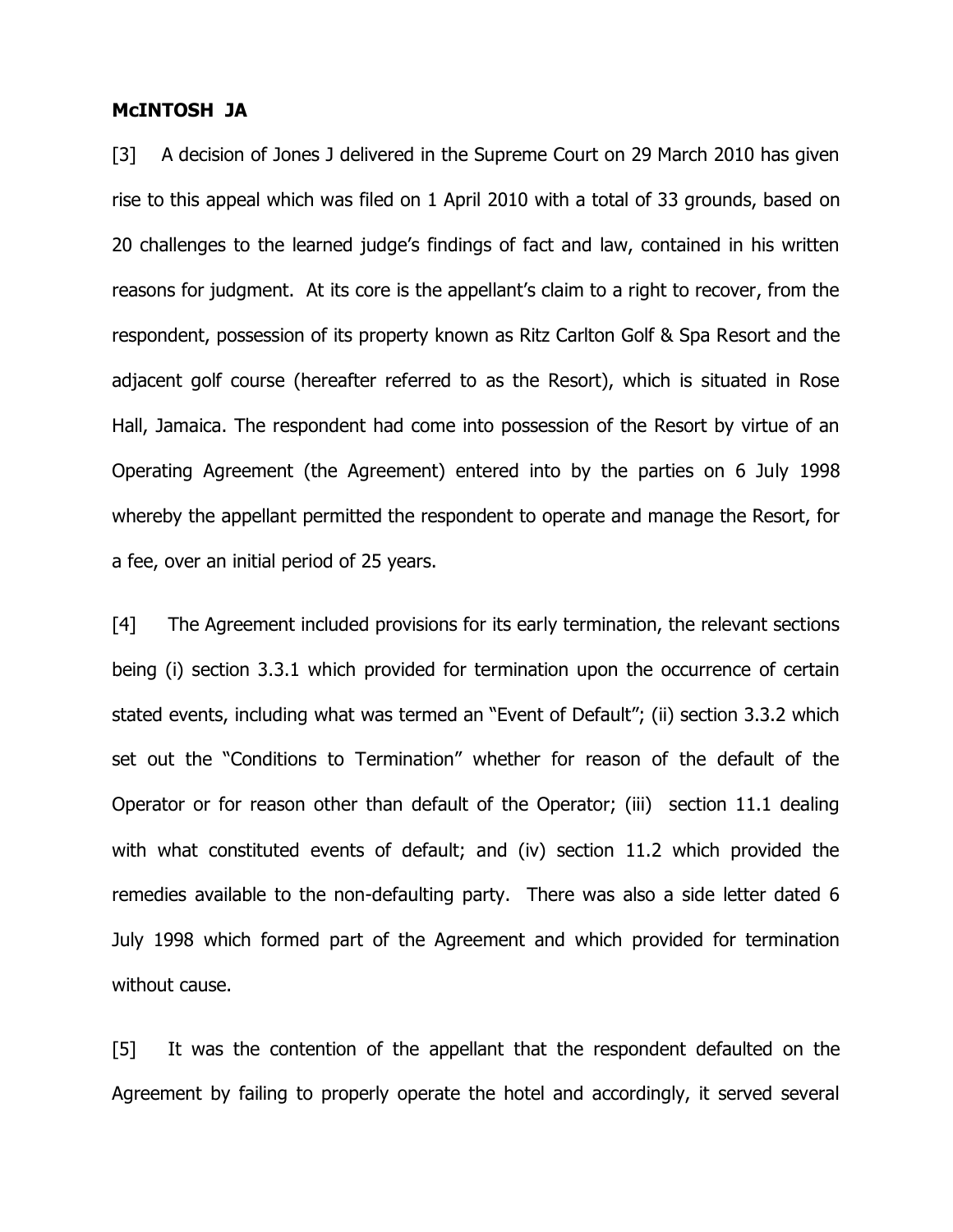notices on the respondent alleging various acts of default which the respondent denied. The parties had agreed that the law governing their Agreement would be the law of the State of Georgia in the United States of America and had also agreed, in section 13.6, that any dispute, controversy or claim arising out of or relating to the Agreement should be settled by arbitration. Accordingly, on 1 July 2009, the appellant submitted a Demand for Arbitration to the American Arbitration Association. It sought from the arbitrators an award of damages and declaratory judgment, "consistent with Georgia law … to recognize Rose Hall's right to terminate the Management Agreement for cause without payment of any penalty/fees for early termination pursuant to sections 3.3.1, 11.1 and 11.2 of the Management Agreement".

[6] In the said demand for arbitration, the appellant also reserved "its rights to terminate the Operating Agreement prior to obtaining such declaratory relief, and to seek any additional relief that may be necessary to effectuate its right to possession of its property in the event that it elects to terminate" (paragraph 43). It further sought a declaration that the respondent is not entitled to redemption of any equity interest in the event that it "elects to exercise its termination rights arising from the respondent's default, consistent with section 3.3.2 of the Management Agreement" (paragraph 44). So it was that on 3 September 2009, just two months after submitting the Demand for Arbitration and before the arbitration process was complete, the appellant purported to terminate the Agreement, with immediate effect, by serving a termination notice on the respondent, requiring it to vacate and deliver up possession of the Resort by 12:01 am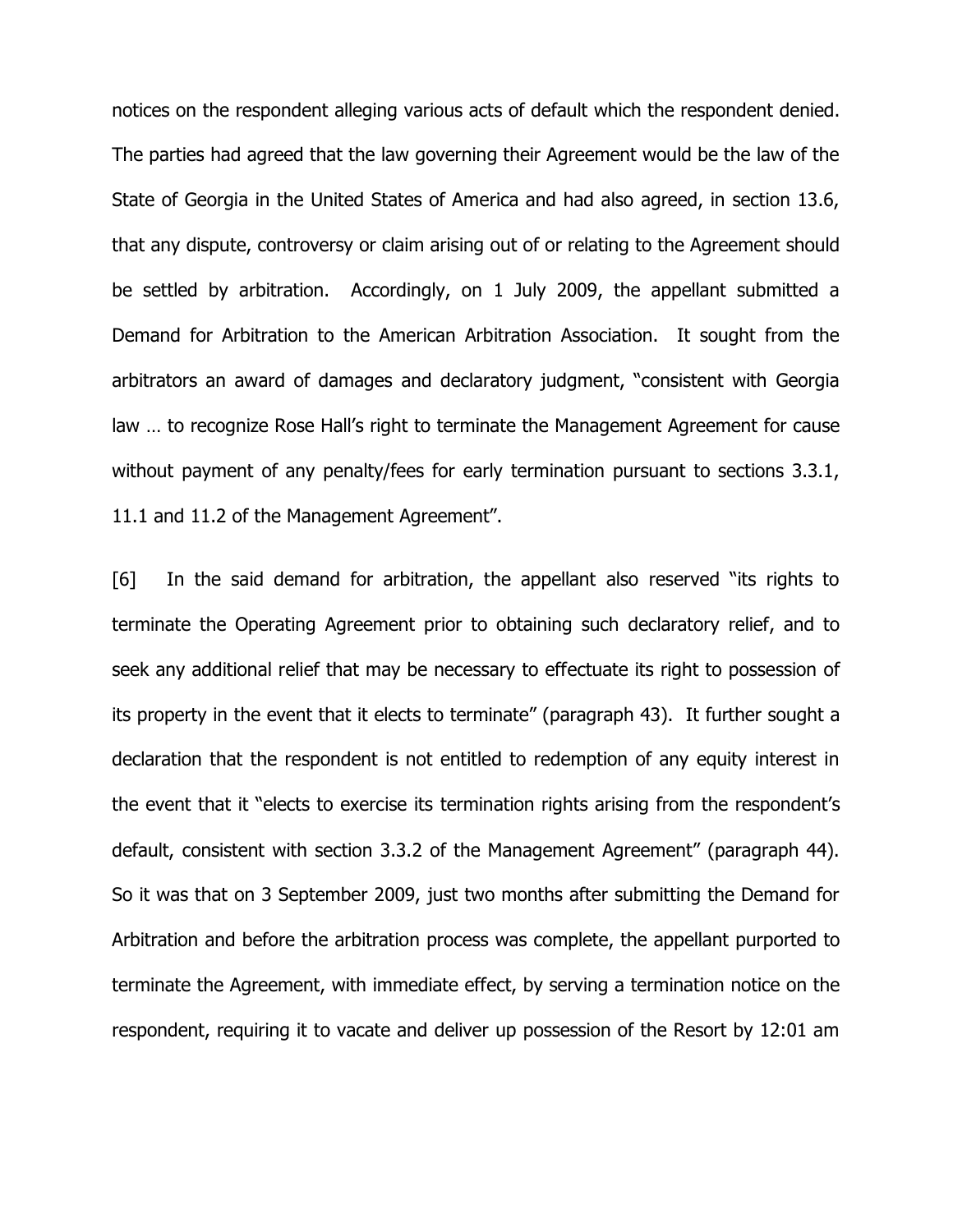on 1 October 2009. The respondent did not comply, however and remains in possession of the Resort.

[7] In its further efforts to regain possession of the Resort, the appellant sought the assistance of the courts in the United States of America with jurisdiction over the Agreement and, when those efforts failed (as those courts took the view that the matter was subject to arbitration and should await the outcome of the arbitration proceedings), the appellant turned next to the Jamaican court, in an application dated 20 October 2009, seeking an interim injunction for the respondent to deliver up possession of the Resort. The respondent met this application with its own application dated 2 November 2009, seeking a stay of the injunction on the basis that the appellant's application was in breach of their agreement to arbitrate any difference arising from their legal relationship, in accordance with section 3 of The Arbitration (Recognition and Enforcement of Foreign Awards) Act 2001 (the Act) which gives effect to Article ll (3) of the Convention on the Recognition and Enforcement of Foreign Arbitral Awards (the New York Convention). These were the two applications which the learned judge had for his consideration on 24 November 2009 and on 29 March 2010 he made the following orders:

- "1. [Appellant's] Notice of Application for Court Orders dated 20<sup>th</sup> October 2009 is stayed pending the completion of the arbitration proceedings between itself and the [Respondent].
- 2. Costs in the cause. Special Costs Certificate for two (2) Counsel."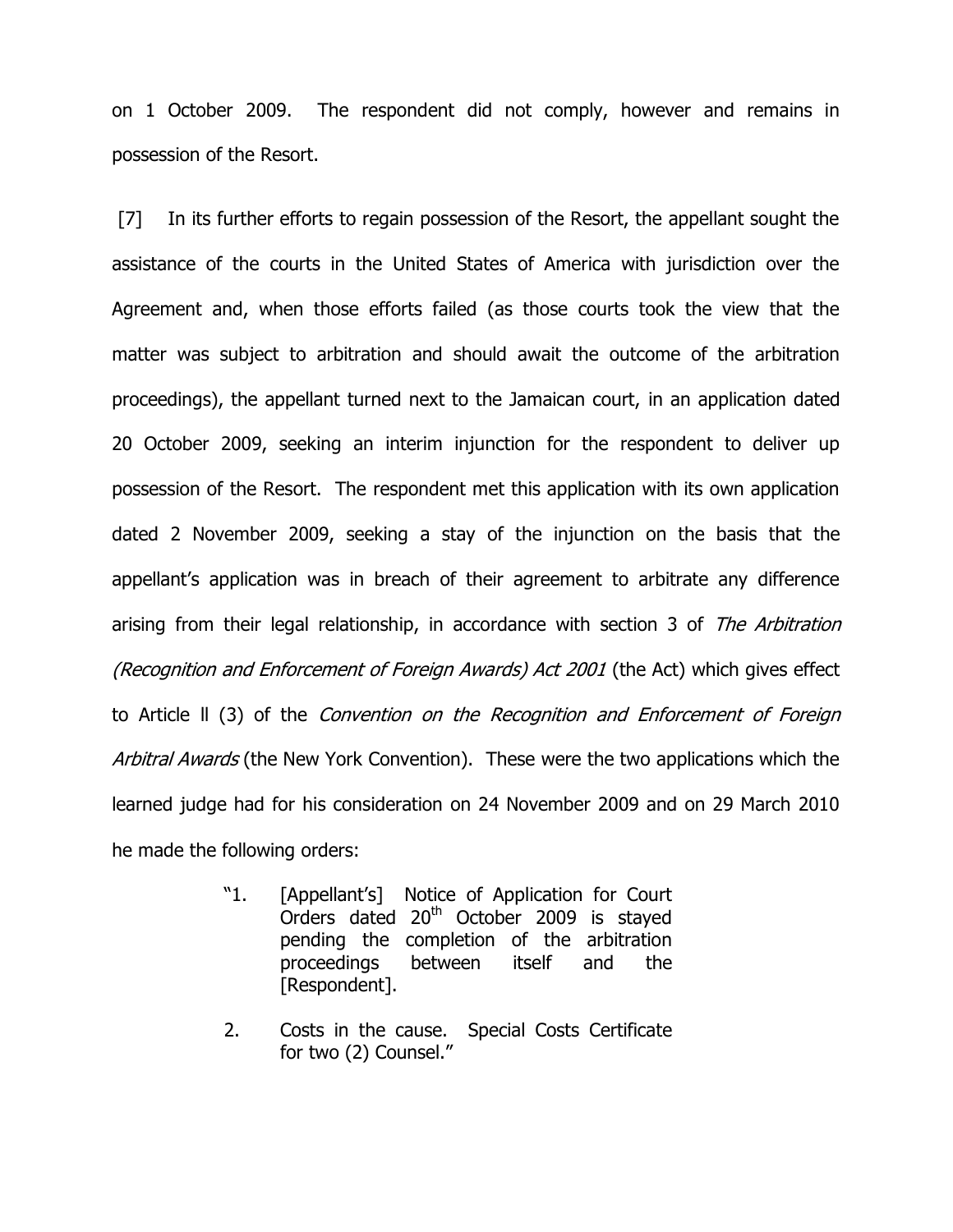This effectively granted the respondent's application for a stay and left the appellant's application to be dealt with in due course.

#### **The appeal**

[8] As previously noted, the appellant listed 33 grounds in its notice of appeal. They were not argued seriatim, however, the appellant opting instead to adopt what can best be described as an umbrella approach to them. In essence, the appellant complained that the learned judge made errors of fact and law in coming to his conclusions, in that the issue of the appellant's right to possession of the Resort was never before the arbitrators as this was an issue that was within the exclusive jurisdiction of the Jamaican court, being dependent upon Jamaican laws relating to property and proprietary rights and not on the contract between the parties. The learned judge therefore erred in not dealing with the appellant's application and granting the respondent's application for a stay. In the circumstances, the appellant asks this court to set aside the learned judge's order staying its application and grant an order "that the respondent shall within seven (7) days vacate and deliver up to the appellant possession of the [Resort]" with costs both here and in the court below.

## **The respondent's counter-appeal**

[9] The respondent filed a counter notice of appeal in which it contended that the decision of the learned judge should be affirmed. It stated that there was a substantial dispute between the parties in relation to the appellant's purported termination of the Agreement which was not in accordance with the procedure expressly agreed by the parties. Further, the dispute had been referred to arbitration as required by the terms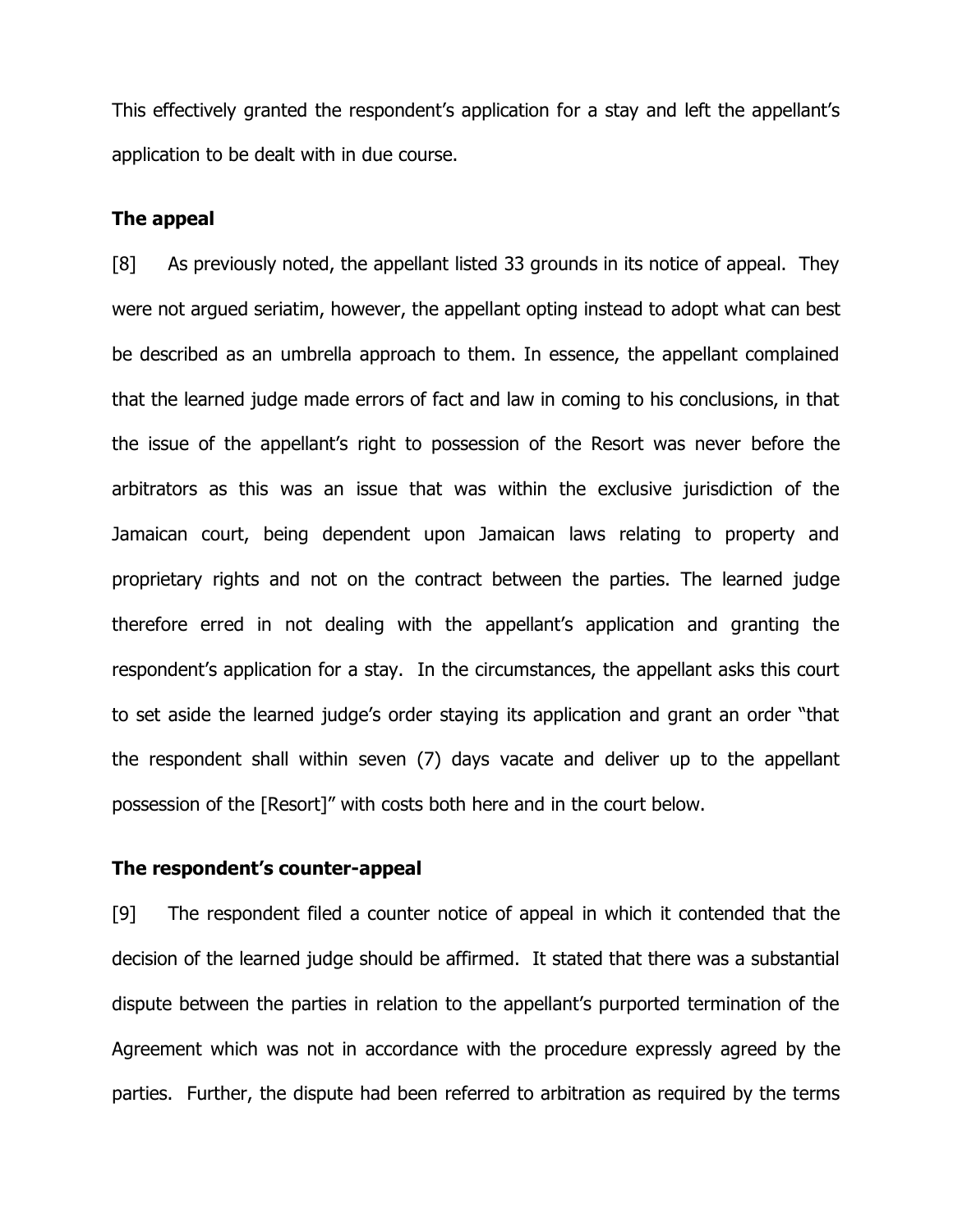of the Agreement and the order of the learned trial judge that there should be a mandatory stay, pending the decision of the arbitrators, should be affirmed as it was a correct order pursuant to section 3 of the Act.

#### **The arguments**

[10] The first order sought by Dr Barnett, for the appellant, was to set aside the order of Jones J staying its application for an "injunction to vacate and deliver up possession" of its property, namely, the Resort, pending the outcome of the arbitration proceedings. Dr Barnett accepts, however, that that order of the learned judge has ceased to exist inasmuch as the arbitrators have now handed down their award. That notwithstanding, it was his contention that the learned judge erred in concluding that as the dispute between the parties had been referred to arbitration, the appellant's application had to await the outcome of the arbitral proceedings since the decision of the arbitrators could not have affected the appellant's substantive claim in the Jamaican court. Dr Barnett submitted that the appellant's claim before the arbitrators was separate and distinct from its claim in the Supreme Court, the former being for damages and declaratory judgment and the latter for recovery of possession, which was a claim within the exclusive jurisdiction of the Jamaican court. The foreign arbitrators had no jurisdiction to determine the appellant's claim for possession of the Resort, as its owner, counsel submitted and their award showed that they did not purport to do so.

[11] It was Dr Barnett's contention that in deciding to grant the stay the learned trial judge did not deal with the appellant's right to recover possession of the Resort and the question now was whether in law the arbitral award could be interpreted as being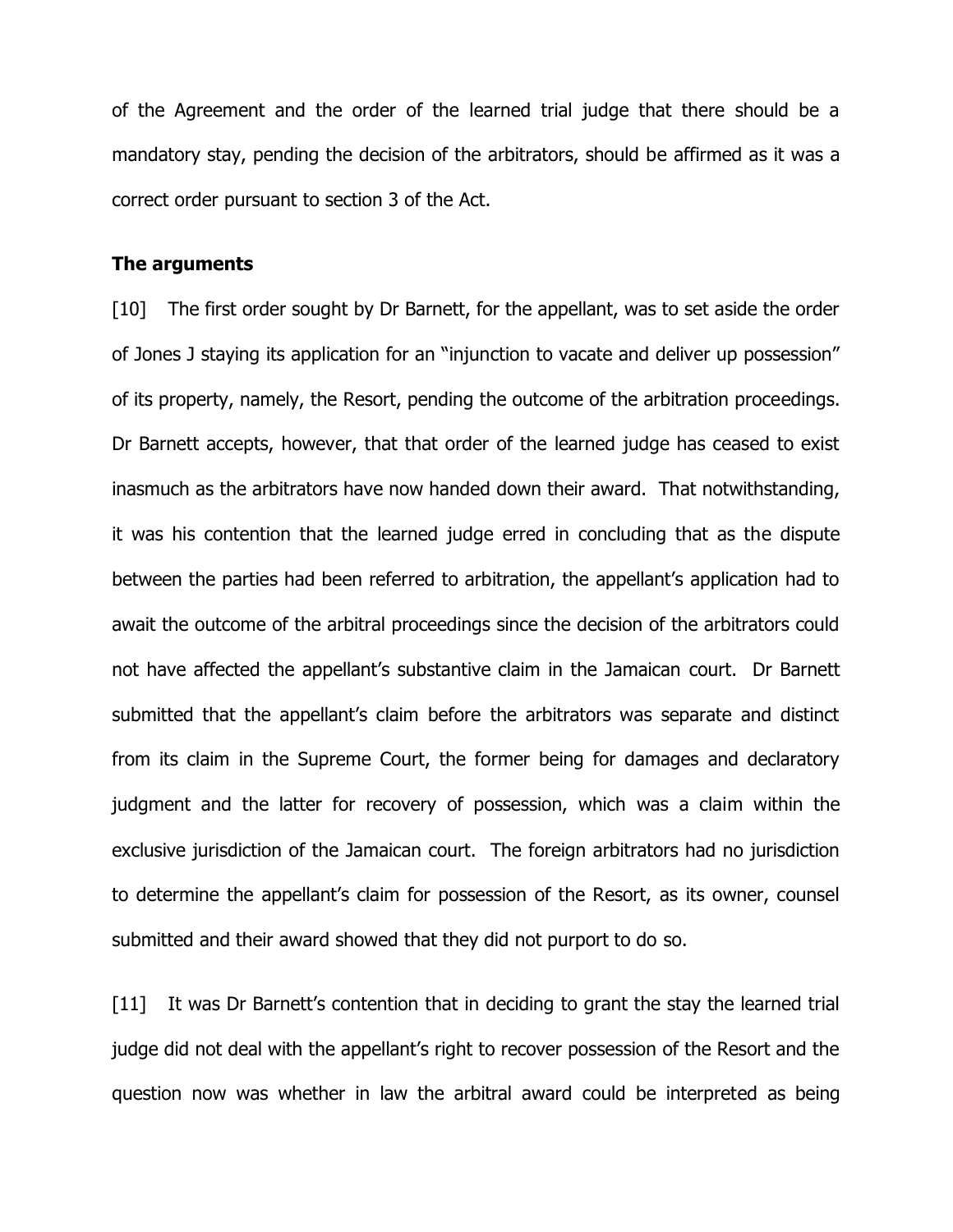capable of depriving the owner of Jamaican land of its right to possession of that land or whether it was limited to a pronouncement of the contractual rights of the parties with respect to their Agreement. Dr Barnett submitted that the claim for recovery of possession was not a matter in respect of which the parties made an agreement. What is being sought in this case, Dr Barnett submitted, is the giving effect to the ownership of property and not the enforcement of contractual rights which may properly be dealt with by a claim for damages. He contended that the appellant's right to possession was dependent upon the general law of property and proprietary rights in Jamaica and not upon contract. Further, counsel submitted, as the arbitrators had no jurisdiction over land in Jamaica they could not legally pronounce upon the appellant's right to possession of the Resort. The Jamaican court was the only forum with the jurisdiction to grant an effective remedy on the matter of the appellant's claim, Dr Barnett contended, so that even if the arbitrators had purported to pronounce upon the right to possession of Jamaican land, the Jamaican court would neither recognize nor enforce such an award. Counsel referred to the text *Private International Law*, by G.C. Cheshire, 6 th Edition, page 588 and a line of authorities including cases such as **Roberdeau v Rous** (1738) 26 ER 342; **Whittaker v Forbes** [1892] 2 QB 358; **Desousa v Same** [1892] 2 QB 358; **Duke v Ardler** [1932] SCR 734 and **Jubert v Church Commissioners for England** [1952] SC 160, submitting that the Jamaican court would not enforce any award which fell outside of the jurisdiction of the arbitrators as that would be contrary to Article V of the Act and the provisions of section  $6(1)(a)(ii)$ and 3(a) of the *Judgments (Foreign) (Reciprocal Enforcement) Act*. Therefore, the learned judge should have refused the respondent's application for a stay, Dr Barnett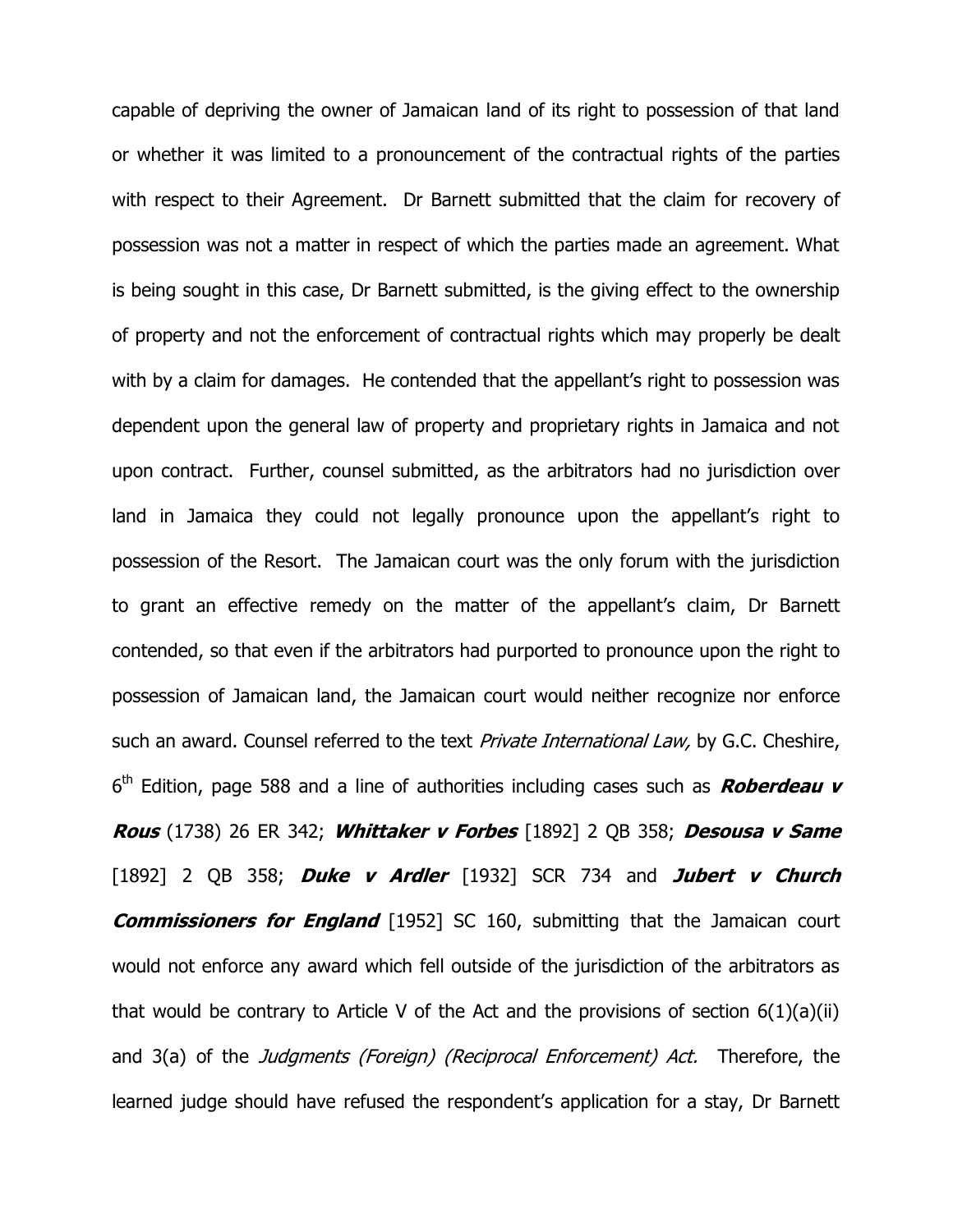argued and should instead have considered and granted the appellant's application for an injunction.

[12] Dr Barnett advanced several arguments together with supporting authorities, the essence of which was that there was a well-established principle of private international law that foreign arbitrators have no jurisdiction over real property in Jamaica. He further submitted that the appellant as owner of the Resort was entitled to recover its possession even if that led to a breach of its contractual obligations and an award of damages against it. In that event, he contended that the court needed to make a determination as to whether recovery of possession was the appropriate remedy for the appellant and critical to that determination was the nature of their Agreement and their relationship.

[13] The Agreement required a high level of interchange between the parties, Dr Barnett submitted, with their co-operation and willingness to work together being critical to the continuation of the effective operation of the Resort. However, affidavit evidence has shown that their relationship has deteriorated, counsel submitted and the trust and confidence necessary to the effective continuation of an agreement which gives to the "Operator" the authority to incur expenses on behalf of the "Owner", operate bank accounts, make plans and determine future investments, have been replaced by acrimony. It was Dr Barnett's contention that compulsion in the form of what in effect would be specific performance of that agreement cannot create harmony and is undesirable in circumstances where a financial remedy is appropriate since the initial and predominant objective of the Agreement was commercial. Unquestionably,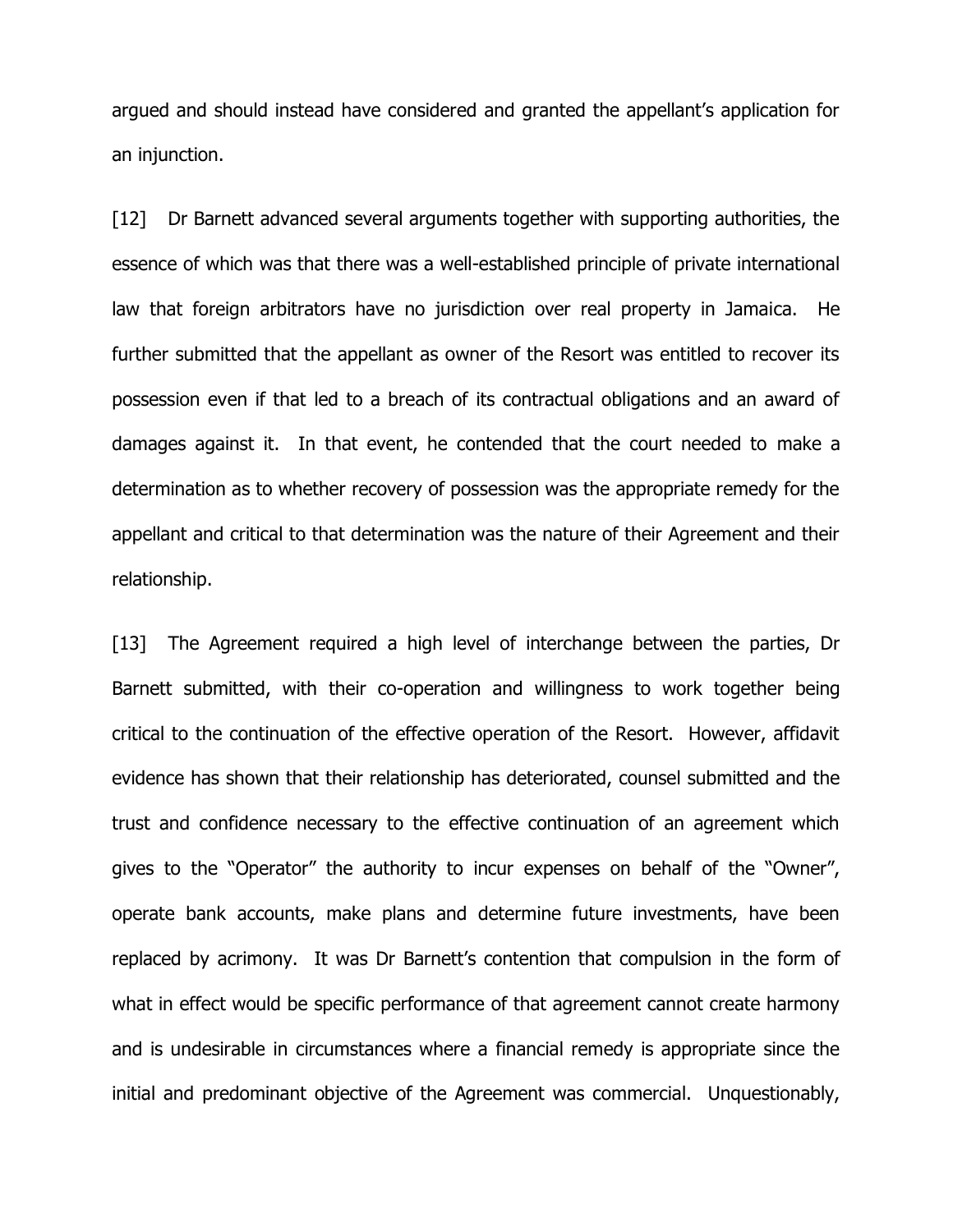the principles relating to interlocutory injunctions are relevant to the circumstances of this case, counsel submitted and he referred to several authorities including **Cornwall Holdings Corporation v International Hotels Limited** (1995) 52 WIR 280; **Kaymart Limited v K-Mart Corp.** (1998) 35 JLR 617 and **National Commercial Bank Jamaica Limited v Olint Corp Limited** Privy Council Appeal No 61 of 2008, delivered on 28 April 2009, in support of this submission. As all the factors that would justify the grant of that relief are present in the instant case, counsel argued, the court should allow the appeal, and grant the injunction sought until trial or further order of the court, with costs to the appellant.

[14] On the other hand, counsel for the respondent, Mr Wood QC, arqued that the dispute between the parties which led to the referral to arbitration was one with contractual obligations, coming within the agreement between the parties to arbitrate a dispute arising from a commercial relationship within the scope of the New York Convention, which has the force of law under the Act. In the circumstances, learned Queen's Counsel argued, in order to give effect to the agreement of the parties, the Act and the New York Convention, the appellant's application for an injunction was correctly stayed by the learned judge, pending the outcome of the arbitration proceedings. Mr Wood argued that where the parties have made an agreement in writing to submit their difference to arbitration, a stay is mandatory unless the party opposing it can show that the agreement is "null and void inoperative or incapable of being performed". The appellant accepted the arbitration provisions as being valid and enforceable and, in fact,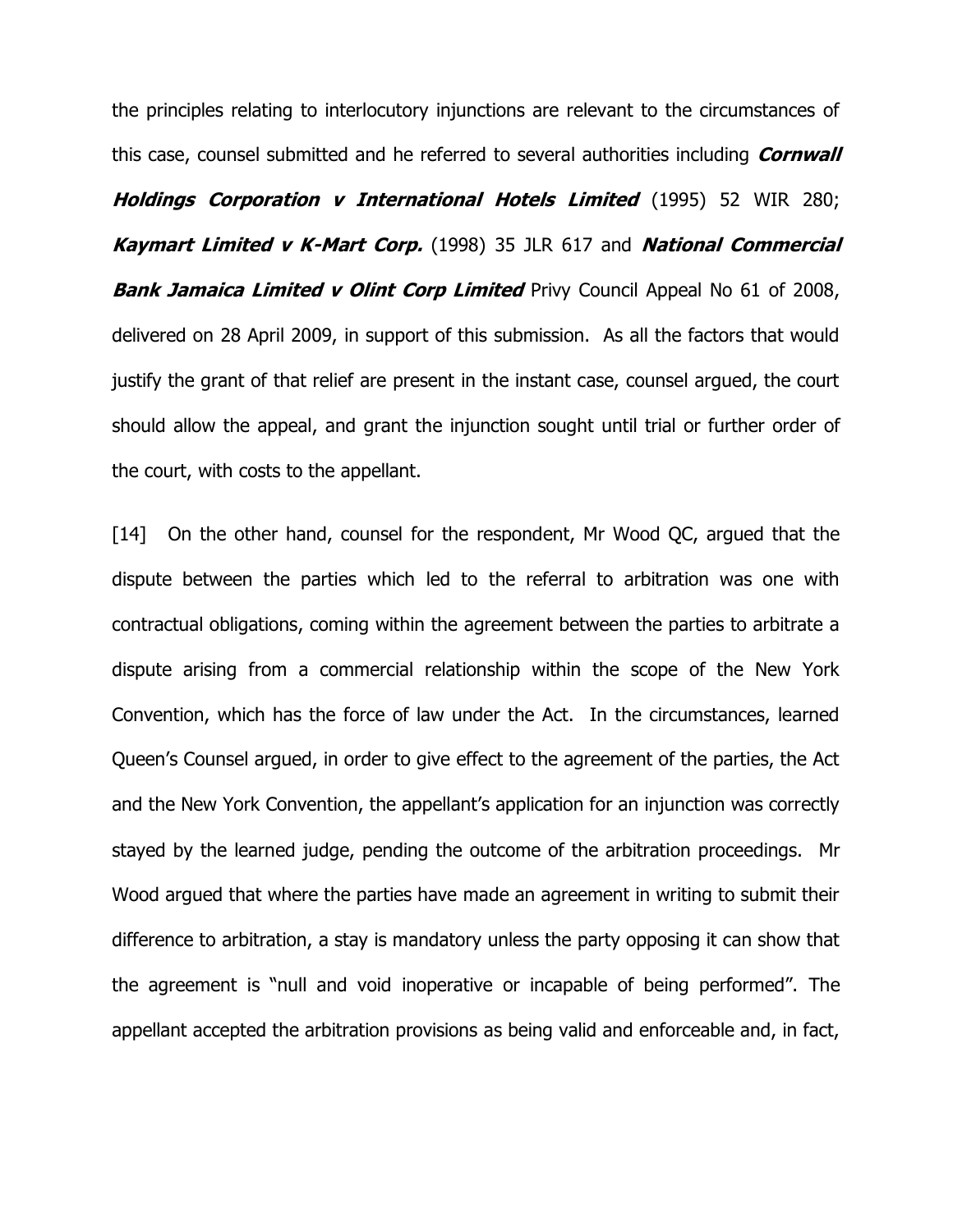counsel submitted, the arbitral proceedings were initiated by the appellant, thereby activating the arbitration agreement.

[15] Learned Queen's Counsel referred to several authorities which support the decision of the learned judge to grant the respondent's application for a stay, including the case of **Citadelle Line S.A. v The Owners of Motor Vessel Texana** (1977) 16 JLR 1 where the contract between the parties contained a foreign arbitration clause. This, counsel contended, was prior to Jamaica becoming a party to the New York Convention and the statutory power to stay an action set out in section 5 of the Act was not applicable to foreign arbitration. Nonetheless, Carey J (as he then was) held that the court had an inherent power to grant a stay and that to decline to give effect to the clear agreement of the parties would be to by-pass the method they agreed upon for settling their disputes and further held that the court would ordinarily grant such a stay unless a strong case for not doing so is shown.

[16] Mr Wood QC also advanced the arguments as summarized below:

(a) The appellant maintained a right to relief in the arbitration to regain possession of the Resort on the basis that the Agreement had been properly terminated and the issues in the fixed date claim form filed by the appellant in the Supreme Court turned on whether the Agreement had been terminated. Participation in the arbitration process and the submission of the very question subsequently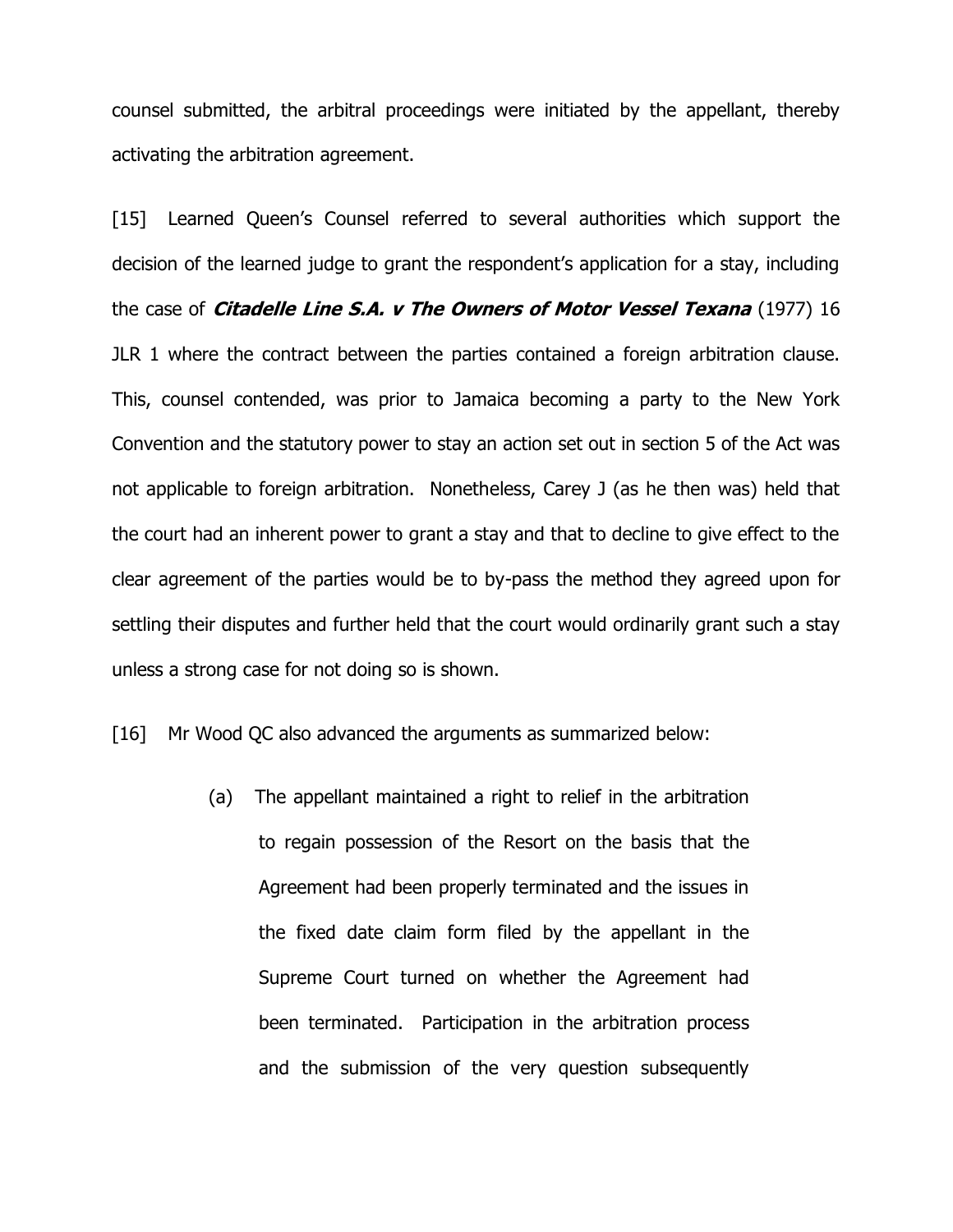raised in the action is conduct that constitutes a waiver of any right to object to a stay pending the arbitration.

- (b) Where the New York Convention has force of law, as it does in Jamaica, its provisions must be applied consistently and a stay becomes compulsory unless the arbitration agreement is found to be "null and void inoperative or incapable of being performed" and he referred to Mustill & Boyd's *Commercial Arbitration*, 2<sup>nd</sup> Edition pages 464 and 465 where the meaning of those words was considered.
- (c) The appellant's argument that the stay ought not to have been granted was based upon an incomplete formulation of the general principle of private international law that claims to possession or title to real property fall within the exclusive jurisdiction of the courts of the country in which the land is situate as there is a well- established exception to that rule where the claim is based on a contract or equity between the parties that either does not involve a dispute as to title, or as to which, the dispute as to title or possession is incidental. The leading case on this point was **British South Africa Co v Companhia de Mocambique** [1893] AC 602 in which it was clear that the basis for the decision of the House of Lords that the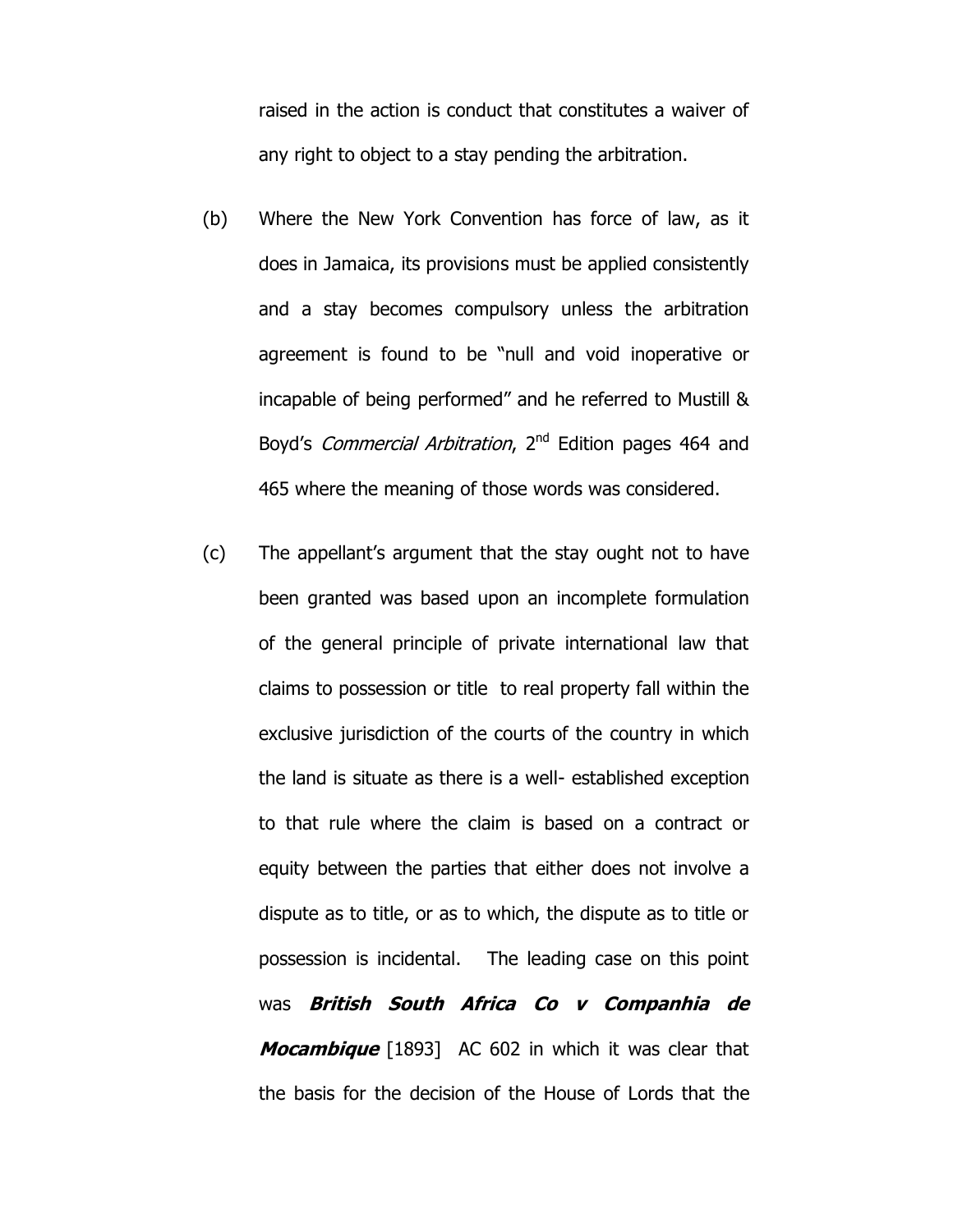English courts did not have jurisdiction was that the claim concerned a dispute as to the title to foreign land and it was held that that was not a matter on which English courts ought to adjudicate. The **Mocambique** case has been considered in a number of subsequent cases which have found that the principle is limited to disputed claims to title to foreign land and that where no question of title arises or where it is only incidental to a contract personal to the parties, there is nothing to exclude jurisdiction. He also referred to **St Pierre v South American Stores (Gath and Chaves) Ltd** [1936] I KB 382; **Tito v Waddell (No 2)** [1977] Ch 106 (demonstrating that where title for possession is merely a collateral issue that arises in an *in personam* claim founded on contract, a foreign court would be recognized as having jurisdiction where the parties have submitted to the jurisdiction); and **Pattni v Ali** [2007] 2 AC 85) (which although relating to shares, counsel submitted, is equally applicable to land). The respondent has never challenged the appellant's ownership of the Resort so it was clear that there was no dispute as to title in the instant case.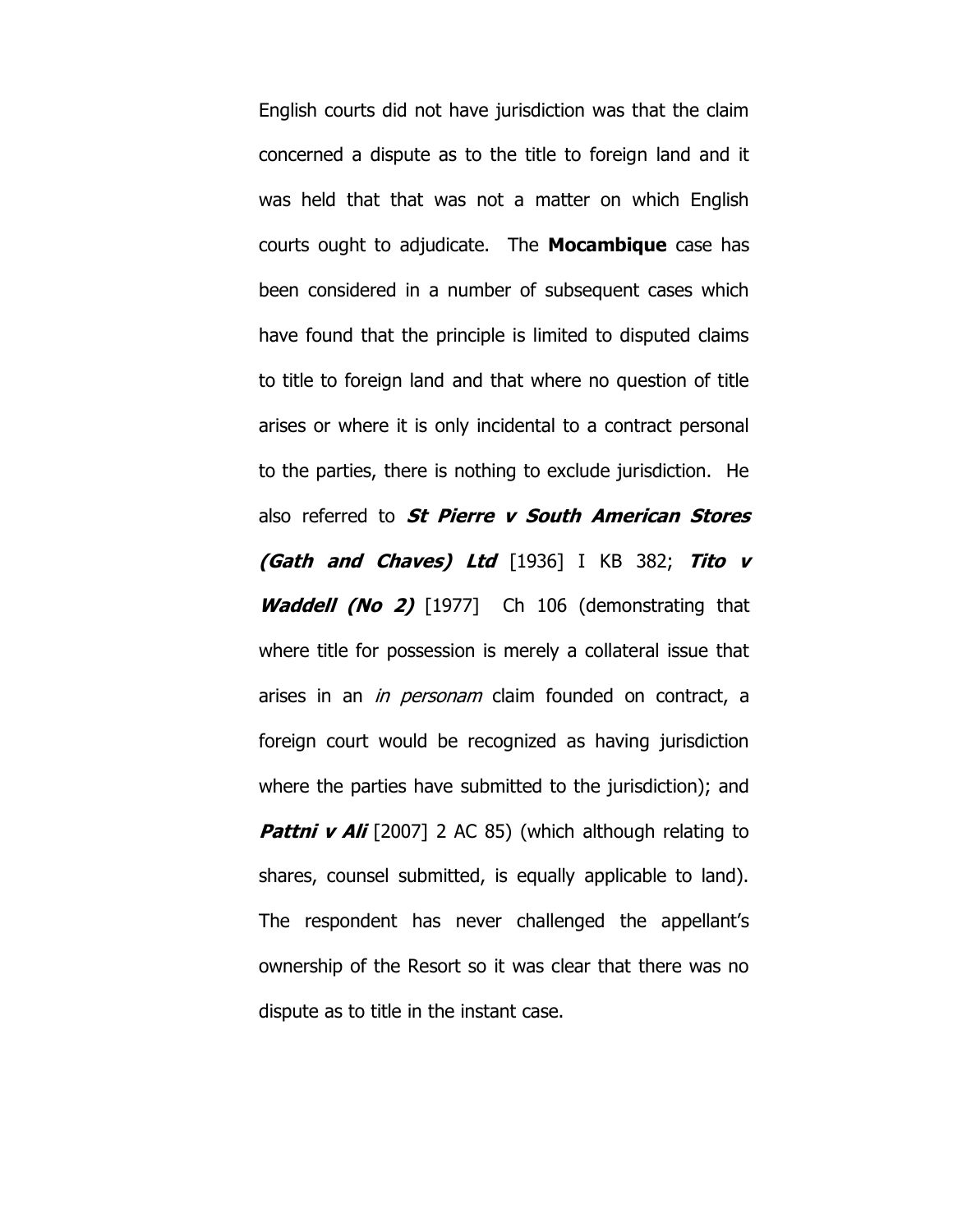(However, Dr Barnett in his response maintained that not only is it arguable that the arbitral award as a foreign award is not capable of determining possession of or title to Jamaican land, it is also consistent with centuries of authorities and English and Commonwealth authorities have not indicated that those principles are no longer applicable.)

[17] Learned Queen's Counsel invited the court to consider whether, in all the circumstances, this appeal is now an abuse of process. He argued that the court should dismiss the appeal or strike it out and strike out the claim in the court below as it made no sense to re-litigate the matter which has been fully ventilated before this court. He contended that it would be a waste of valuable judicial time to have the matter rehashed in the court below. Even if the arbitration award went beyond what it should, to determine a question of title and possession of Jamaican land (and the respondent denies that it did), on the actual contractual issues it is a determination which is conclusive of their contractual rights and the parties are bound by that determination. (Indeed, it is noted that Dr Barnett did accept that the award is binding on the parties unless it is set aside by the court and there was no application before the court to that effect). It was counsel's contention that as the award was a Convention award, by section 4(2) of the Act, there is a statutory bar to re-litigating the very claims and issues determined by the award. There is, accordingly, an issue estoppel or res judicata and even in the absence of a formal defence the court can, on its own motion, as a preliminary issue, strike out the action as an abuse of process. He found support for this submission in the wide powers under part 26 of the new Supreme Court Civil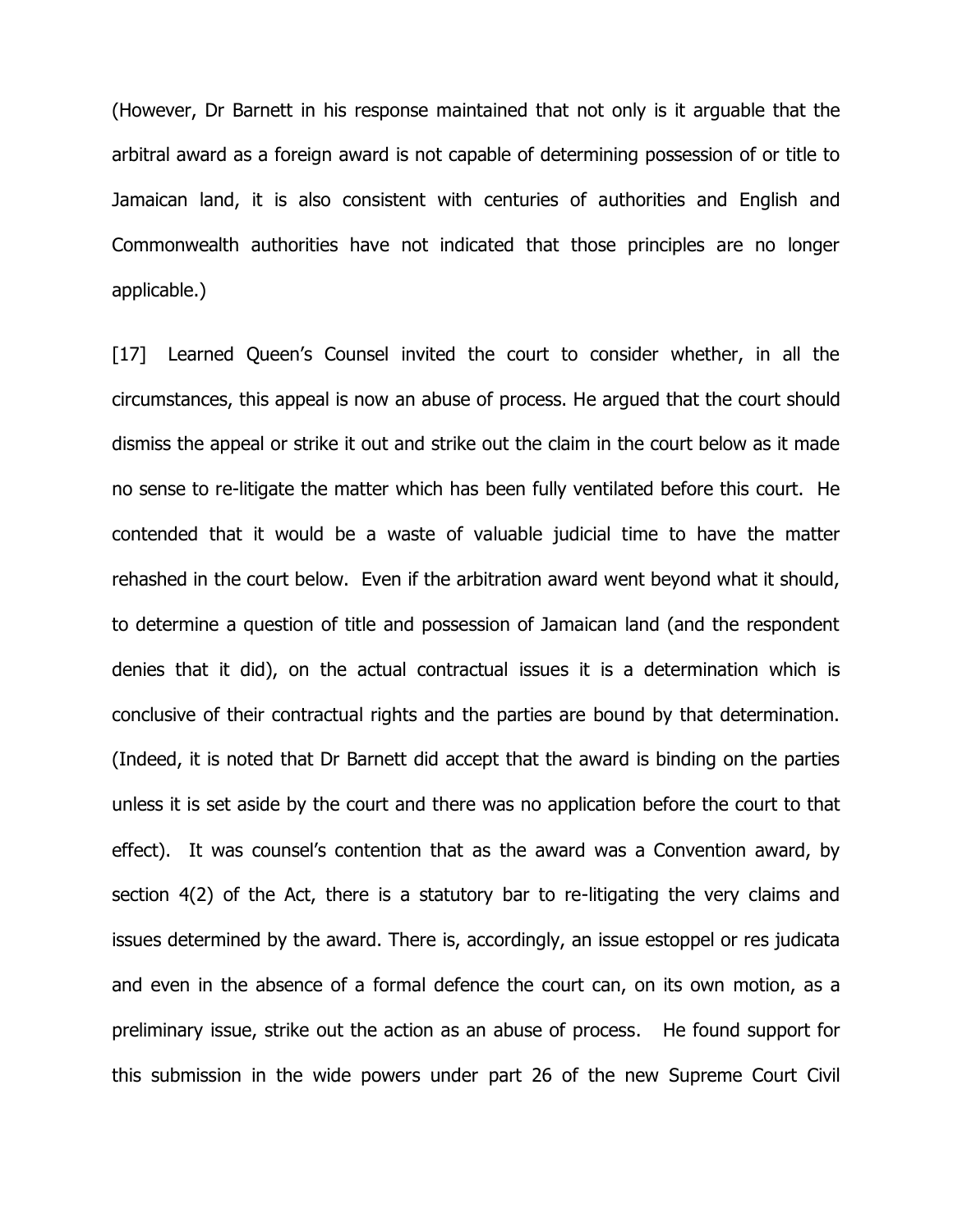Procedure Rules 2002, (the CPR) and rule 2.15(a) of the Court of Appeal Rules 2002 (the CAR). Counsel submitted that if the court is satisfied that it has everything before it and that there is nothing to stop recognition of the award, then the court is asked to exercise its powers to bring an end to the litigation and he supported this submission with a reference to **Dallal v Bank Mellat** [1986] 2 WLR 745.

## **Analysis**

[18] It is clear that this appeal turns on a determination as to whether the agreement made by the parties to refer their dispute to arbitration required the appellant to await the decision of the arbitration proceedings before pursuing its application for an injunction, or whether, as owner of the Resort, it was entitled to have its application heard since that involved its right to recover possession under the general law of property and proprietary rights in Jamaica, as a separate issue from the claim submitted to the arbitrators. The former is the stance of the respondent while the latter is the position maintained by the appellant. To my mind, however, that distinction is more apparent than real as in both instances the issue revolved around the rights, as between the parties, to possession of the Resort. The learned trial judge clearly rejected the distinction and, in my view, correctly found that the submission to the arbitrators was not about possession of Jamaican land but rather the rights as between the parties in the arbitration to the possession of Jamaican land.

[19] In seeking to maintain the distinction Dr Barnett had argued that the Act and the New York Convention acknowledged a separation of interests in submissions to arbitration so that matters which fell outside of the jurisdiction of the arbitrators such as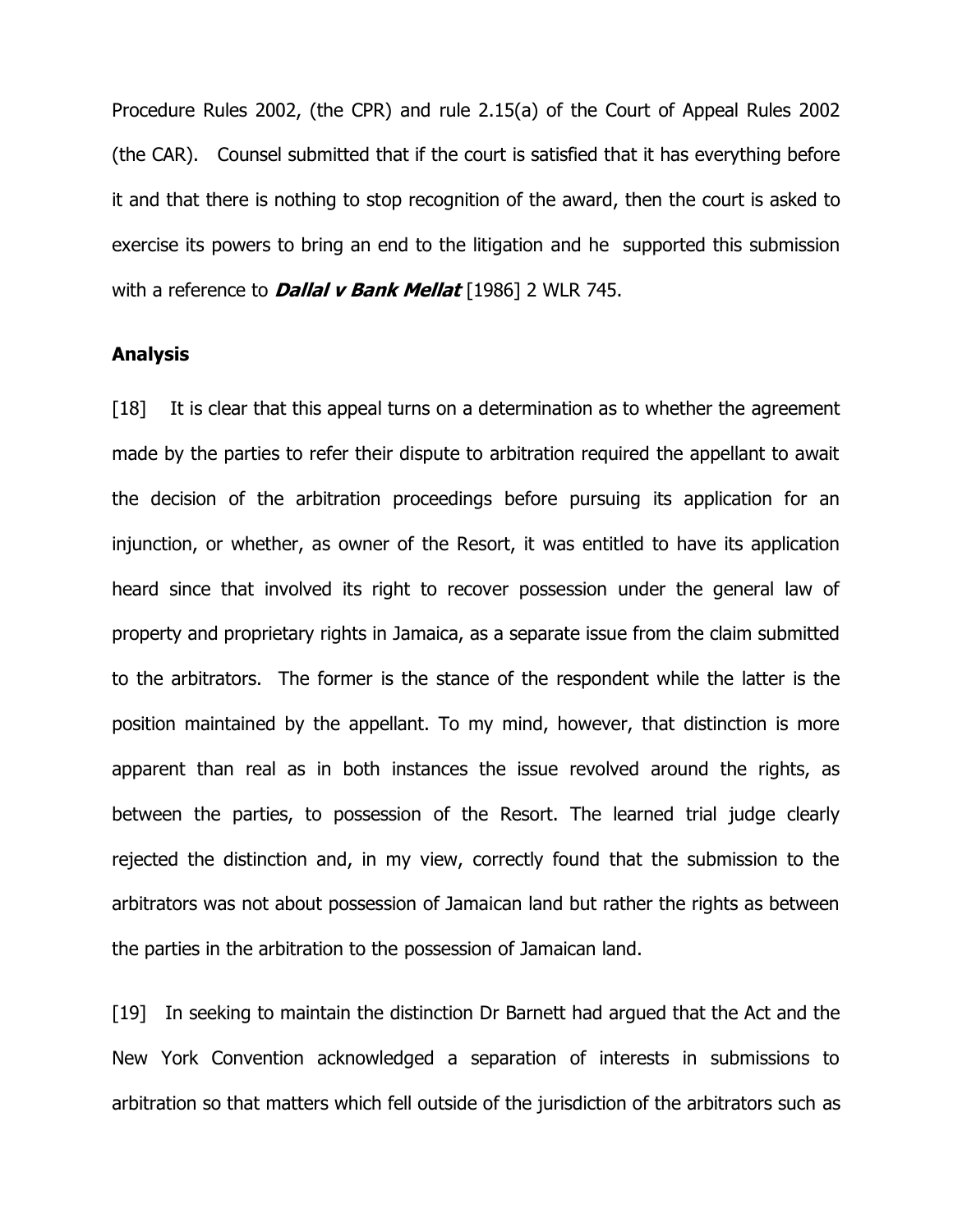recovery of possession of land by operation of Jamaican law could be separately treated. This was based upon Article V of the Act which provides that recognition and enforcement of the award may be refused at the request of the party against whom it has been invoked only if that party furnishes the competent authority where the recognition and enforcement is sought with proof of certain matters, the one relevant to these proceedings being at (c), which required proof:

> " that the award deals with a difference not contemplated by or not falling within the terms of the submission to arbitration, provided that if the decisions on matters submitted to arbitration can be separated from those not so submitted, that part of the award which contains decisions on matters submitted to arbitration may be recognized and enforced."

This case was not concerned with any application for refusal of recognition and enforcement of the arbitral award for which a request would have to be made by the party against whom the award was made.

[20] How then should the learned judge have treated with the applications before him? Should he have proceeded to consider and grant an application for an injunction which would give possession to the appellant at the same time that the appellant was awaiting a determination of the issue of its entitlement to possession that it had submitted for the arbitrators' decision? In **Channel Tunnel Group Ltd v Balfour**

**Beatty Construction** [1993] 2 WLR 262, a case cited by both parties, Lord Mustill, who delivered the main judgment of the court expressed the opinion that where the parties made the choice to refer their dispute to arbitration they should abide by their decision. This, Lord Mustill said: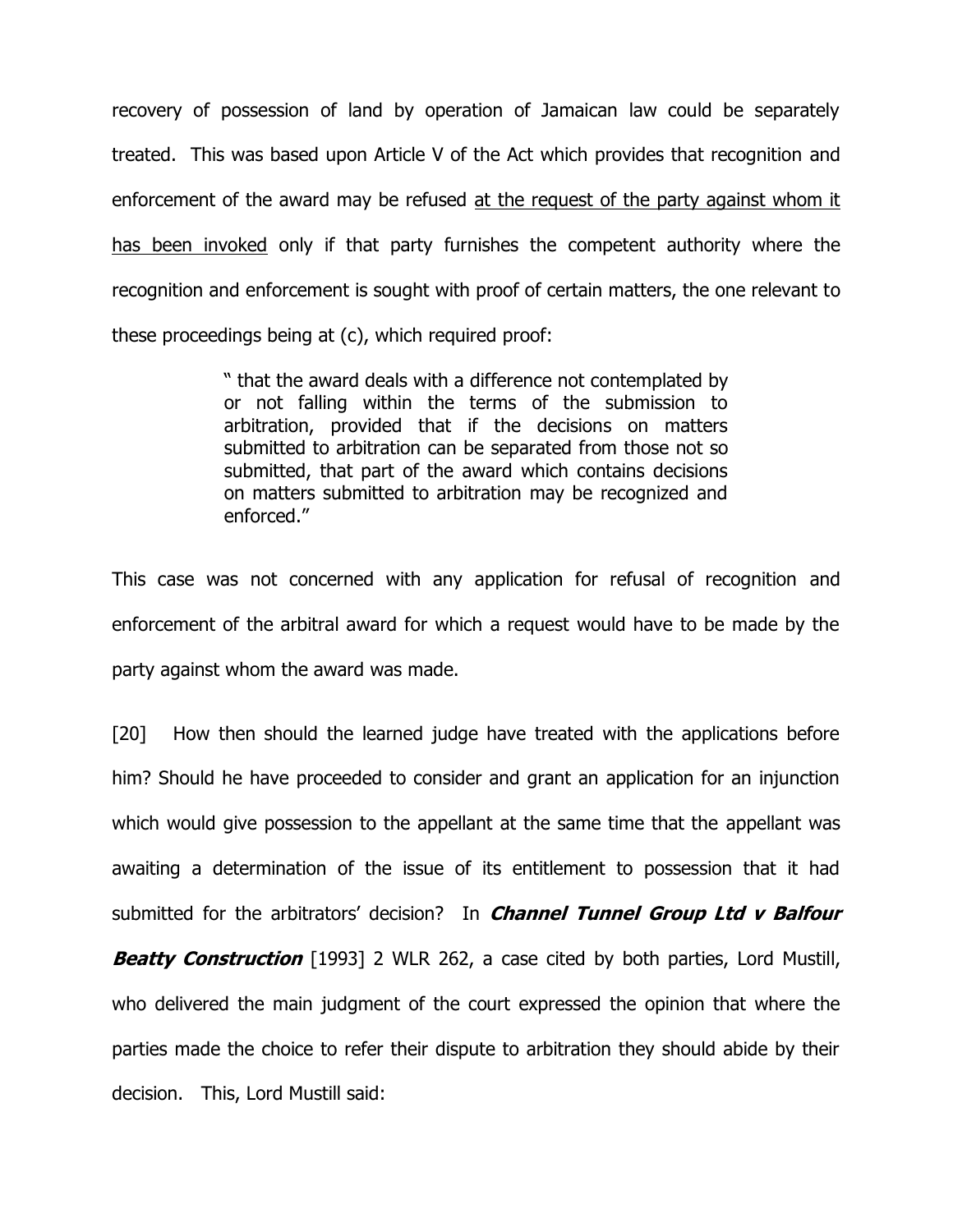"[was] in accordance not only with the presumption exemplified in the English cases …. that those who make agreements for the resolution of disputes must show good reasons for departing from them, but also with the interests of the orderly regulation of international commerce, that having promised to take their complaints to the experts and if necessary to the arbitrators, that is where the appellants should go. The fact that the appellants now find their chosen method too slow to suit their purpose, is to my way of thinking quite beside the point…The purpose of interim measures of protection … is not to encroach on the procedural powers of the arbitrators but to reinforce them, and to render more effective the decision at which the arbitrators will ultimately arrive on the substance of the dispute."

[21] What is clearly to be distilled from Lord Mustill's judgment is that in circumstances where the parties are awaiting the outcome of arbitration proceedings and the applicant for an interim injunction is merely seeking from the court what the arbitrators have been asked to decide, the court would not be justified in granting the interim injunction and would be inclined to grant a stay. I adopt that reasoning as being applicable to the circumstances of this case.

[22] At paragraph [35] of his judgment the learned judge had this to say:

"This court takes the view that where the action brought by [the appellant] is within the terms of the arbitration provisions, (as I have found) Article II(3) of the [New York Convention] is clearly relevant. Article  $II(3)$  requires the court to 'refer the parties to arbitration' in respect of a matter which falls within the Article. Where this is so, a stay on any other proceeding brought by either party, is obligatory. To evade the statutory process [the appellant] …would have to show that 'the agreement is null and void inoperative or incapable of being performed'. If they [sic] were able to establish this then a stay would be refused by the court."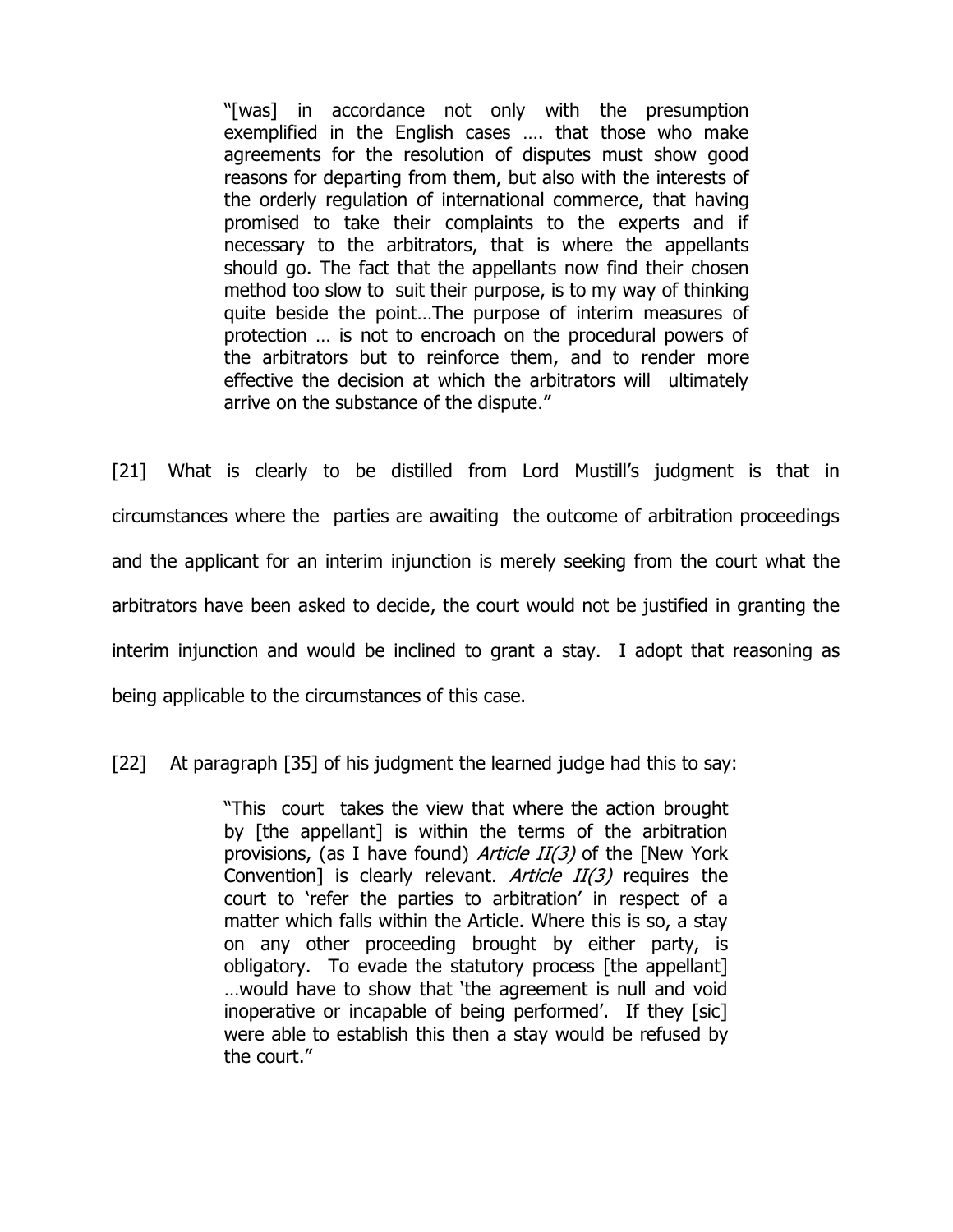It is useful, it seems to me, to set out below the provision of Article II(3), in full:

"The court of a Contracting State, when seized of an action in a matter in respect of which the parties have made an agreement within the meaning of this article shall at the request of one of the parties, refer the parties to arbitration, unless it finds that the said agreement is null and void, inoperative or incapable of being performed."

In the instant case, it is of significance that it was not the court that referred the matter to arbitration but the appellant itself.

[23] I accept as well founded the submission of learned Queen's Counsel that in order to give effect to the arbitration clause in the Agreement as well as the provisions in the Act and the New York Convention the judge was obliged to grant a stay pending the outcome of the arbitral process unless the appellant could show that the arbitration agreement was "null and void inoperative or incapable of being performed". Clearly such a challenge could not be successfully mounted by the appellant. I am in agreement with Mr Wood that in initiating the arbitration process, thereby invoking the arbitration agreement, the appellant must be taken to have accepted its provisions as being valid and enforceable.

[24] The agreement fell within the scope of section 3 of the Act which reads as follows:

- "3 (1) Subject to subsection (2), the Convention shall have the force of law in Jamaica.
	- (2) The provisions of the Convention shall apply ----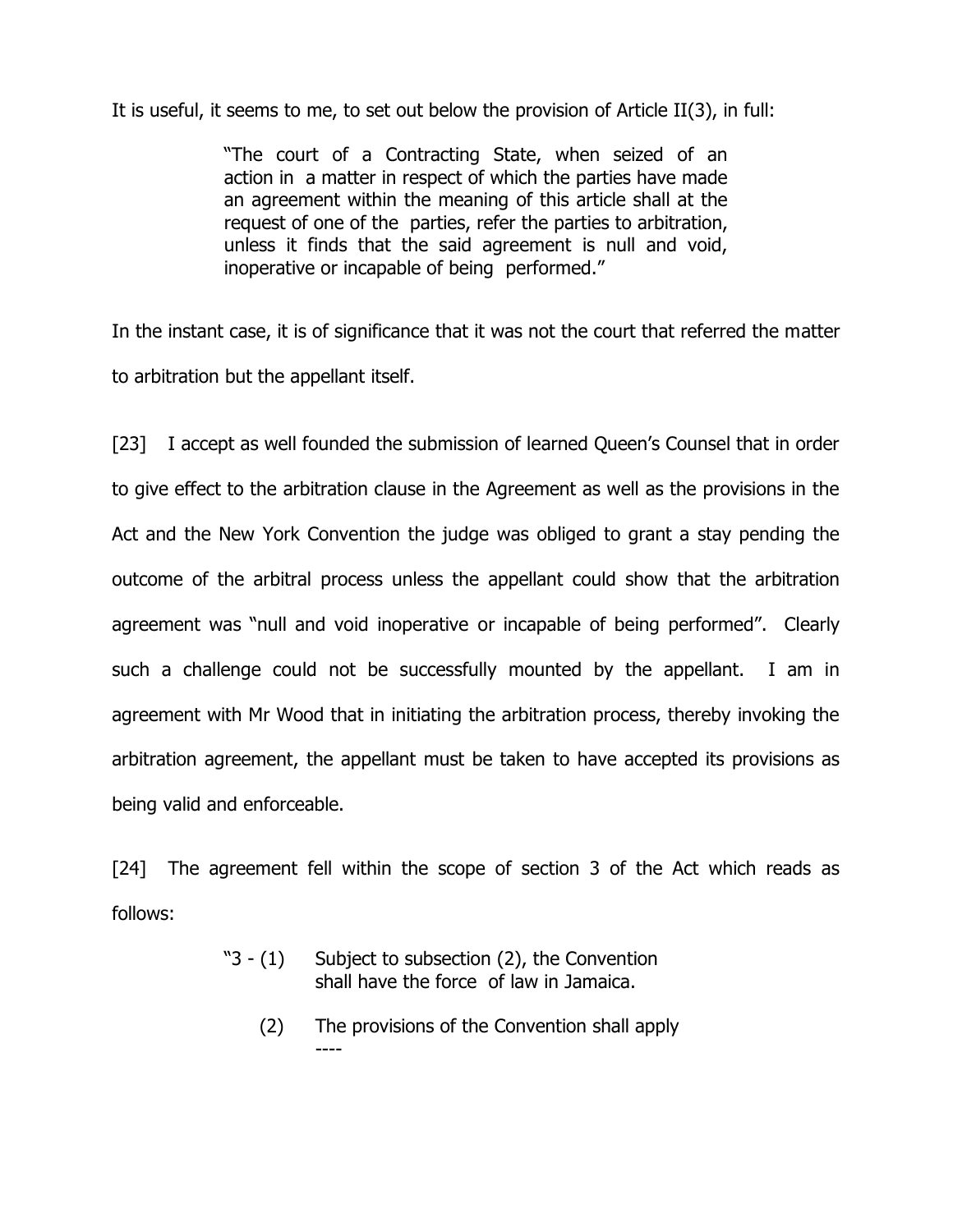- (a) to any award where reciprocal provisions have been made in relation to the recognition and enforcement of such an award made in the territory of a State party to the Convention; and
- (b) to any difference which may arise out of any legal relationship, whether or not contractual, which in Jamaica is a commercial relationship.
	- (3) …"

Section 2 simply identifies "the Convention" as that "done in New York on the  $10<sup>th</sup>$  day of June 1958". The respondent's right to seek the stay, which is not in issue, is in accordance with the provisions of section 5 of the *Arbitration Act* of 1900. The appellant had submitted to the jurisdiction of the arbitrators and participated in the arbitration process, referring for the arbitrators' consideration the very question subsequently raised in the Jamaican court, namely whether the appellant had lawfully terminated the Agreement by virtue of which the respondent held possession and operated the Resort. It seems to me that there is merit in the submission of learned Queen's Counsel that in so conducting itself the appellant had waived any right to object to a stay pending the arbitration.

[25] Mr Wood QC also correctly argued that incidental to the arbitrators' decision on the validity of the termination notice issued by the appellant, must be a finding as to the right to possession of the Resort. If the appellant was successful before the arbitrators then it would regain possession but, if it was unsuccessful, then the respondent would have the right to remain in possession in accordance with their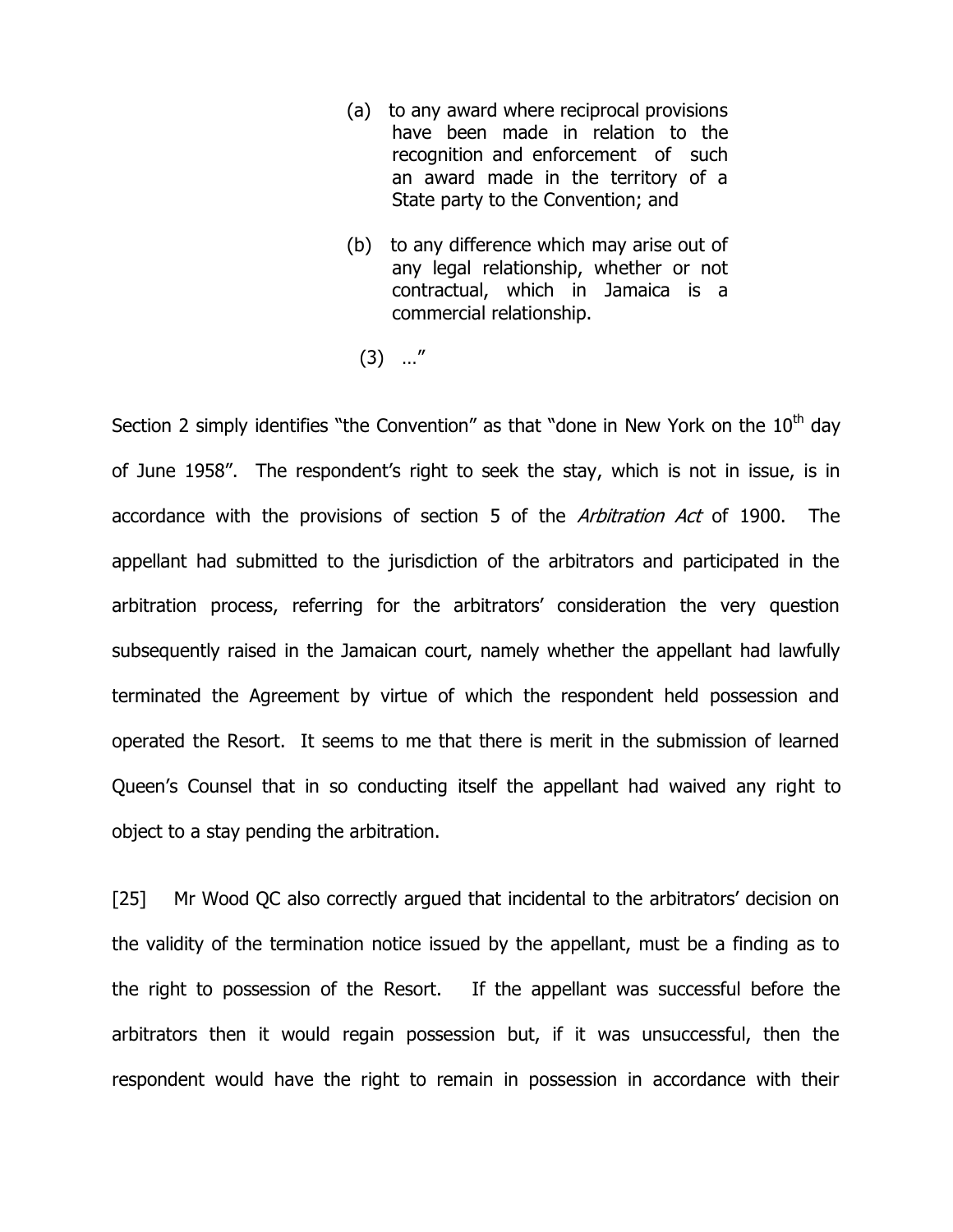Agreement. According to learned Queen's Counsel, in claiming in its fixed date claim form that it was entitled to possession, the appellant had to allege that the Agreement was breached. Dr Barnett did not disagree with this and submitted that although termination of the agreement was in breach of contract it was not unlawful and damages would be the effective remedy. Should the learned judge have enforced the arbitration agreement by staying proceedings brought in breach of it? I am firmly of the view that a stay was required in the circumstances of this case to give effect to the arbitration clause in the agreement, the provisions of the Act and the New York Convention.

[26] The stay having been correctly granted, in my opinion, how is the appellant's application before this court for an injunction pending the trial of its substantive claim to be treated and what of the respondent's submission that the court should not only dismiss this appeal but, in exercise of its powers under CPR part 26 (the case management powers of the court) and CAR 2.15(a) (the powers of the court in relation to civil appeals), should strike out the action in the court below as the issues raised have been determined by the arbitrators and cannot be re-litigated? Dealing first with the second question, I am not satisfied that all the material relevant to the appellant's substantive claim has been put before the court sufficient for the court to be in a position to pronounce upon the fate of that claim. For instance, learned Queen's Counsel referred in his submissions to the fixed date claim form filed by the appellant in the Supreme Court, but neither the fixed date claim form nor the supporting documents were included in the record before this court. Further, I am not of the view that the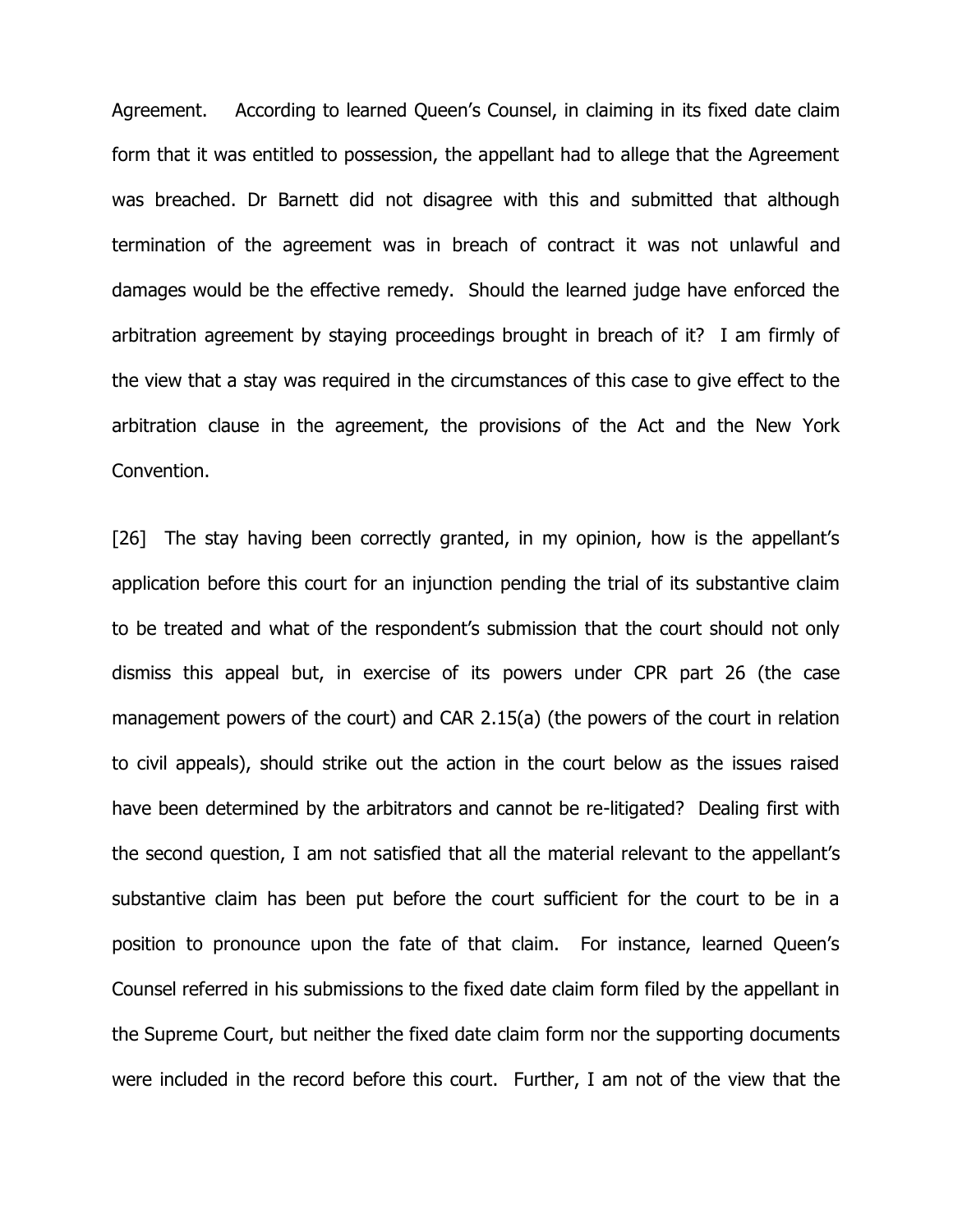court heard full arguments relating to the substantive claim. Therefore, I would be reluctant to make a final determination on the appellant's claim in those circumstances.

[27] With regard to the second question concerning how the application for an injunction should be addressed, learned Queen's Counsel had submitted that if the court found that the stay was wrongly granted and that the application for injunction ought to be heard, then the proper course would be for the appellant's application for the injunction to be remitted to the Supreme Court for hearing before another judge in chambers. He submitted that to do otherwise would be to hear evidence which was not heard in the court below, since the learned trial judge did not deal with the application on its merits and this court would therefore not have the benefit of the judge's findings on the merits of the application. In my opinion, however, the result would be the same if the court holds that the stay was correctly granted. The second order sought in this appeal was the subject of the appellant's application before Jones, J namely "that the Respondent shall within seven (7) days vacate and deliver up to the Appellant possession of the [Resort]", and as Dr Barnett submitted, no arguments were heard on that application. Instead it was stayed pending an event which has now occurred and that, to my mind, means that the appellant's application must now proceed in that court. I am of the view that, in these circumstances, this court should not exercise its discretion on an application for the grant of an injunction concerning which no arguments were heard in the court below and no decision yet made, affording to this court the opportunity to review the judge's findings on the merits of the arguments.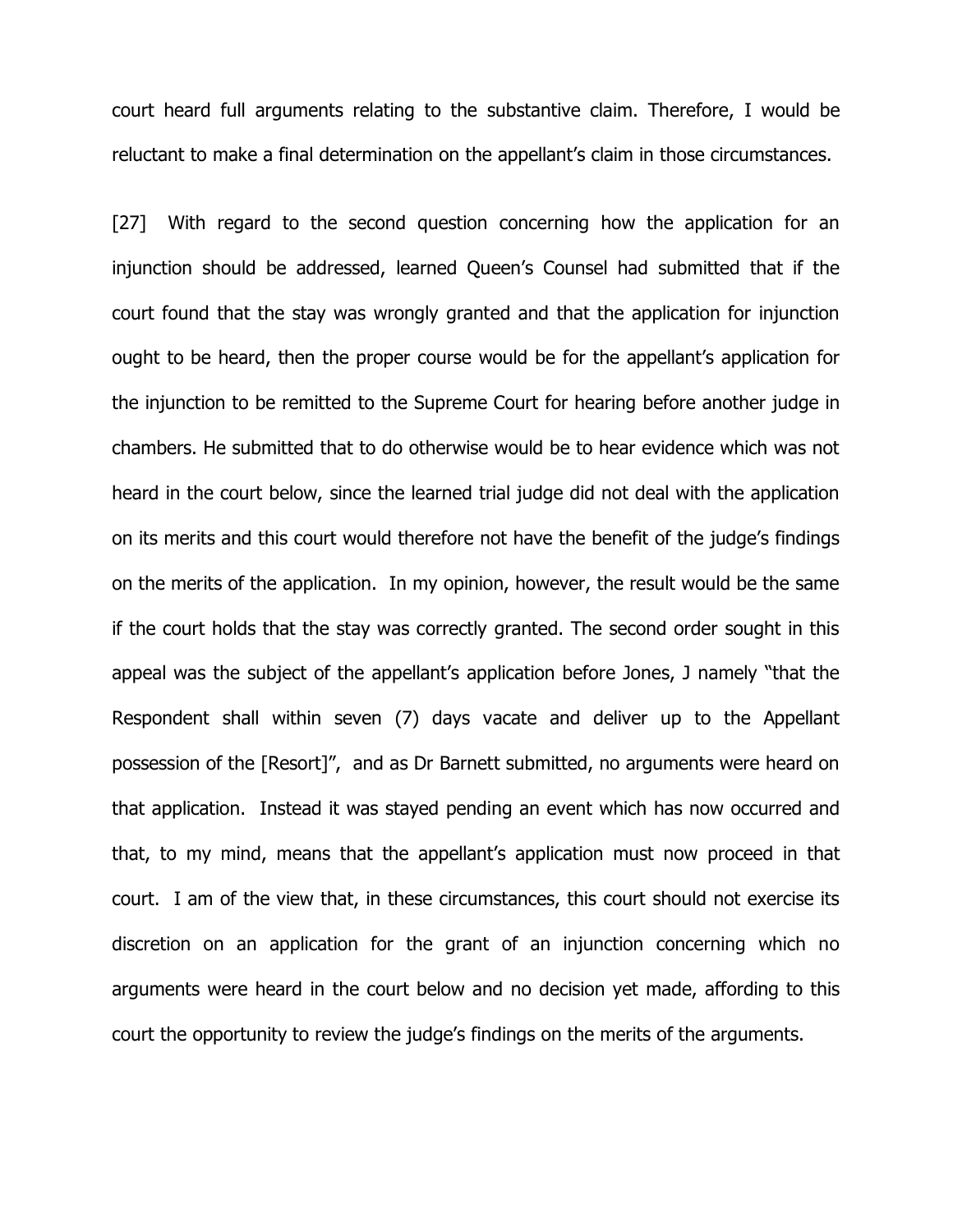### **Conclusion**

[28] In the final analysis, it is my view that the learned trial judge was correct in the approach he took to the applications which were before him. The appellant's application for an injunction had to be stayed pending the arbitrators' determination of the dispute which the appellant had referred to them. Two courts in the United States with jurisdiction over the Agreement came to that conclusion and there was no basis for the Jamaican court to have concluded otherwise. On 31 March 2011 when the arbitrators made their award the stay granted by the learned trial judge ceased to exist and the application thereafter fell to be determined by a judge in chambers in the court below.

[29] Inasmuch as the counter appeal was still before the court I would simply repeat that, for my part, the submissions of learned Queen's Counsel that a stay was mandatory in the face of the arbitration agreement, the Act and the New York Convention were well founded and that the decision of the learned trial judge was to be affirmed.

[30] I would therefore dismiss the appeal and remit the matter to the Supreme Court for the appellant to proceed with its application for an interim injunction requiring the respondent to deliver up possession of the Resort, if so minded. I would also award costs to the respondent to be taxed if not sooner agreed.